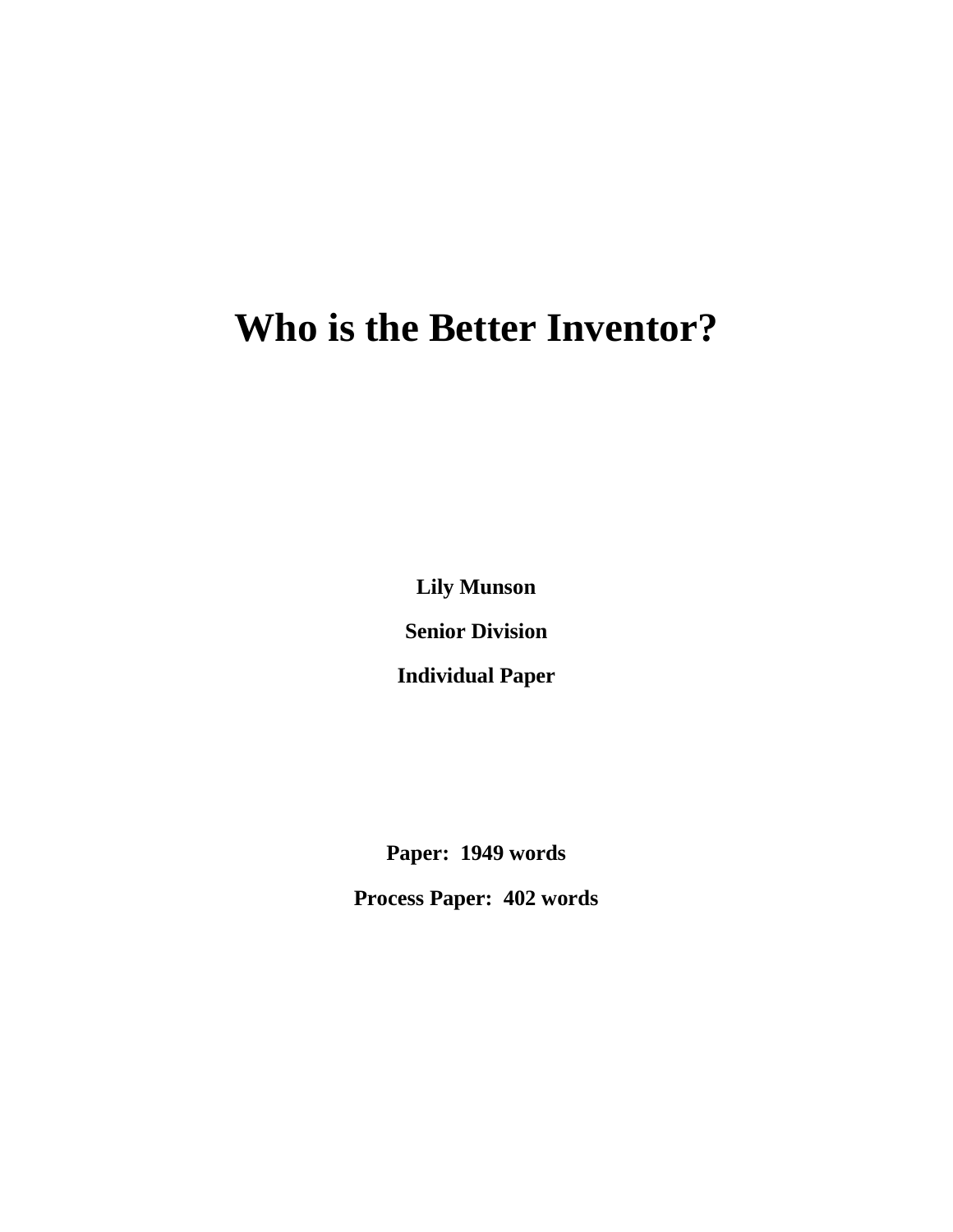## **Process Paper**

My History Day Project topic is about the Thomas Edison and Nikola Tesla and the debate about who is the better inventor. I really like all kinds of animals and enjoy watching movies and shows about them. I decided on this topic because I found out that I had to still do a History Day Project later than everyone else because I attend Career Tech in the fall. Since I had a shorter about of time to research a topic, I shared the research that I found with my brother, and he shared his with me. This just seemed like the easiest and less stressful thing to do because of the time. It relates to the topic because the debate over who is the better inventor is still being discussed today by people. Some like Tesla better while others like Edison.

To conduct my research, I read two books about Tesla and Tesla and Edison. I also watched two videos that my dad brought home from his work. My dad is an electrical teacher and shows these videos to his students at school about Tesla and Edison and the history of electricity. I also read websites that talked about the life of both men.

I did the research and shared what I found with my brother, and he did the same. I began writing my paper, and we watched the videos at home as a family and discussed them together. I continued to write my paper even though I struggled understanding the terms. I asked my parents for help with the electrical terms and proofreading my paper.

My historical argument is that even though both men were really good inventors but to pick a winner you have to look at their backgrounds and the decisions that they made. Both men helped improve our lives and many of the things that we have today are from their inventions.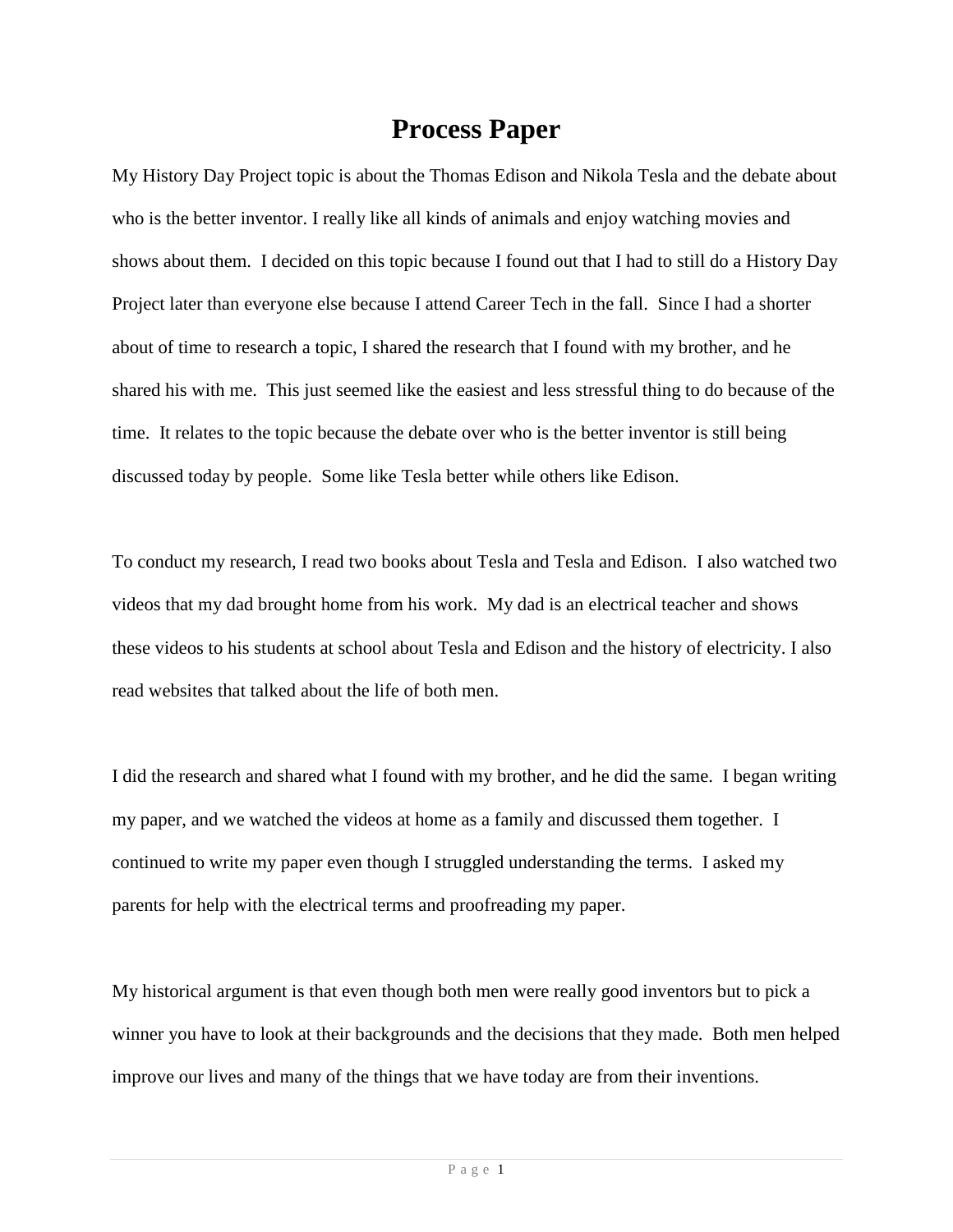My topic is significant to history because it allows people to see both Tesla and Edison as men and inventors and to be able to debate who is the better inventor. Edison had a lot more patents than Tesla, but Tesla was honorable in his interactions with people. One man was obsessed with electricity while the other jumped from invention to invention. Both men did very well, but when choosing a winner, it can be hard to have a clear winner without debate.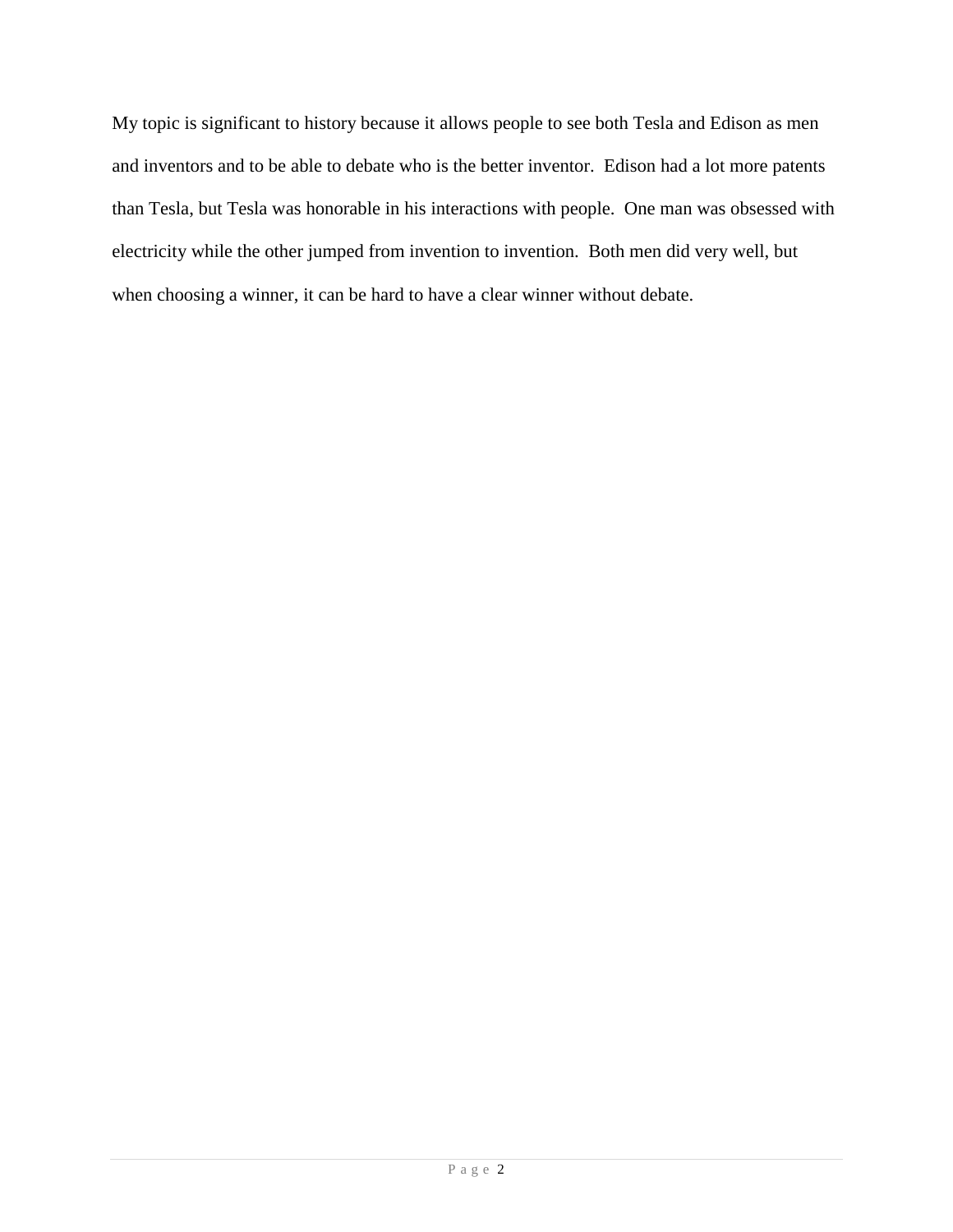Nikola Tesla and Thomas Edison were two great inventors that contributed a lot to society. The two men are famous for having different views on how to do a similar task. What started as an employee - employer relationship would turn into a war over power supply? But which inventor is the better of the two? Which one had a great impact on our would? Which man would have inventions that would change the world? To determine who was the better inventor, Thomas Edison or Nikola Tesla, it is important to understand the upbringing and backgrounds of both men, the outcome of the Current Wars, and their accomplishments.

A question on the game show, *Family Feud*, asked, "Name someone who's known for inventing something." The top two answers were tied at 32 people naming Albert Einsten as a well-known inventor. The other was Thomas Edison (Harvey). Edison was not only an inventor but also a telegraphist, physicist, engineer, and businessman. Today, people with these types of jobs need a lot of education, but that was not true for Edison. Born on February 11, 1847, Edison only went to school for a few weeks because he was considered difficult by the teacher since he was a hyperactive child who was very easily distracted ("Edison Biography"). Since his mother was a teacher, she taught him at home and by the age of 11, he learned how to self-teach himself through reading books ("Thomas Edison").

Edison began working as a telegraphist at the age of 15. In 1868, he began working for Western Union in Boston. This let him work more on his inventions which he was doing fulltime by 1869. That year was when he received his first patent for the electric vote recorder, moved to New York City to improve printer machines, and formed the Pope, Edison and Company "advertising [the business] as electrical engineers and constructors of electrical devices" ("Life of Thomas Alva Edison"). This new business let Edison improve the telegraph and receive several patents for the improvements. Edison's business deals grew by merging his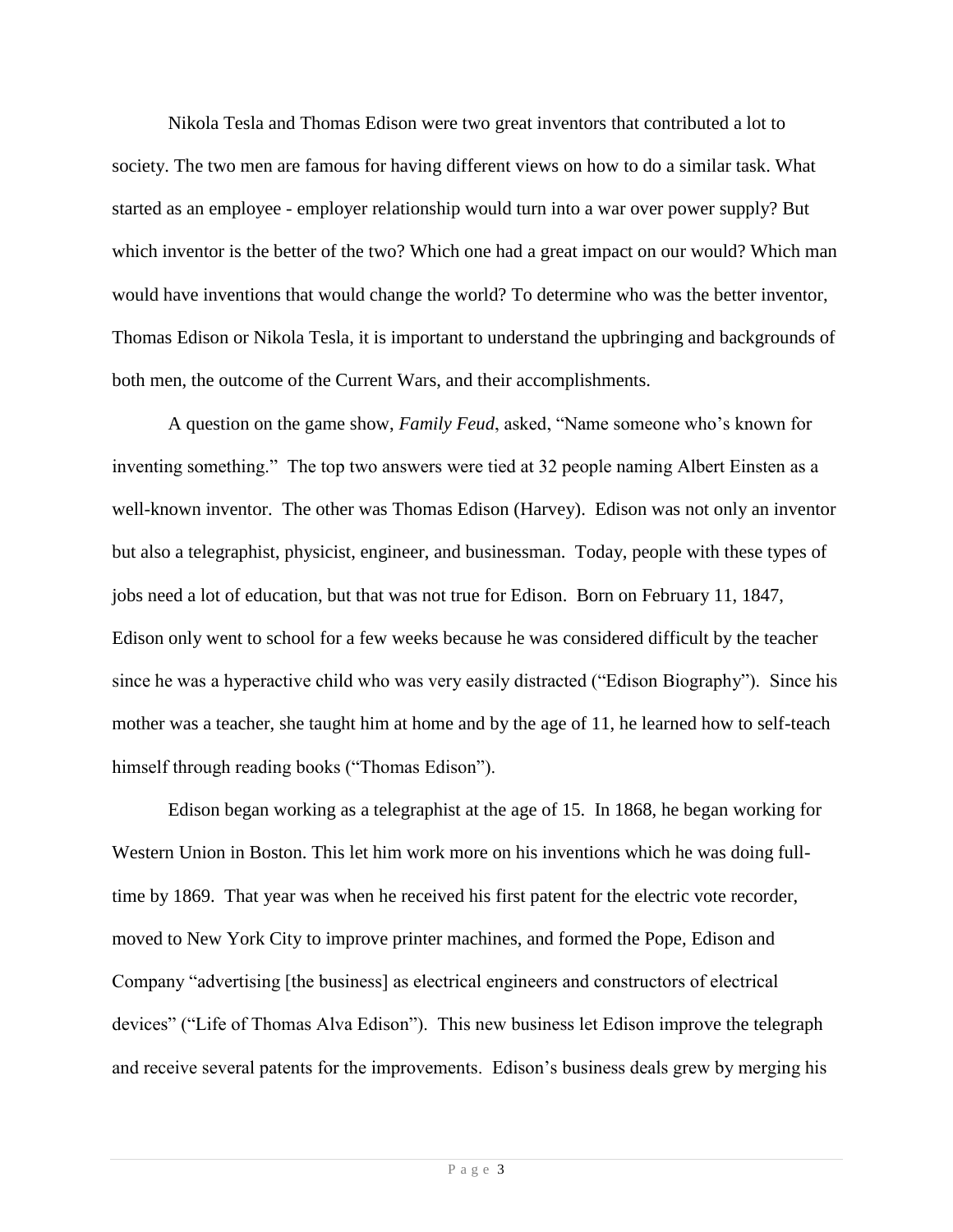business with The Gold and Stock Telegraph Company, establishing the Newark Telegraph Works, and forming the American Telegraph Works ("Life of Thomas Alva Edison"). Over the next six years, Edison developed the quadruplex telegraph, the electric pen, and opened a laboratory in Menlo Park ("Life of Thomas Alva Edison"). One of Edison's biggest accomplishments happened in 1877 when he was working on improving Alexander Graham Bell's telephone transmitter. His experiments with the telephone helped Edison invent a device that made him well-known and gave him the nickname of "The Wizard of Menlo Park" ("Life of Thomas Alva Edison"). The invention was the phonograph. Not long after his discovery, Edison started The Edison Speaking Phonograph Company, but soon he became less interested in the phonograph and more interested in other areas.

The other invention that Edison is well-known for is the light bulb. In November 1878, The Edison Electric Light Company was started. The purpose of the company was to create an incandescent bulb and an electrical lighting system for an entire city. The key piece to making the light bulb work was "a filament of carbonized thread" ("Life of Thomas Alva Edison"). Pearl Street in Lower Manhattan was where the first electric light system was put into action. By 1883, there were "513 customers using 10,300 lamps" in the system which was also set up at the "Paris Lighting Exposition, the Crystal Palace in London, and the coronation of the czar in Moscow" ("Life of Thomas Alva Edison").

Over the next sixteen years, Edison tried out other types of businesses. He started the Edison Ore-Milling Company to "extract various metals from ore" and in 1899, he created the Edison Portland Cement Company to support the use of cement ("Life of Thomas Alva Edison"). Both businesses were not successful because either there was not an interest in the product, or the idea was ahead of the times. Edison also got involved in making films. His company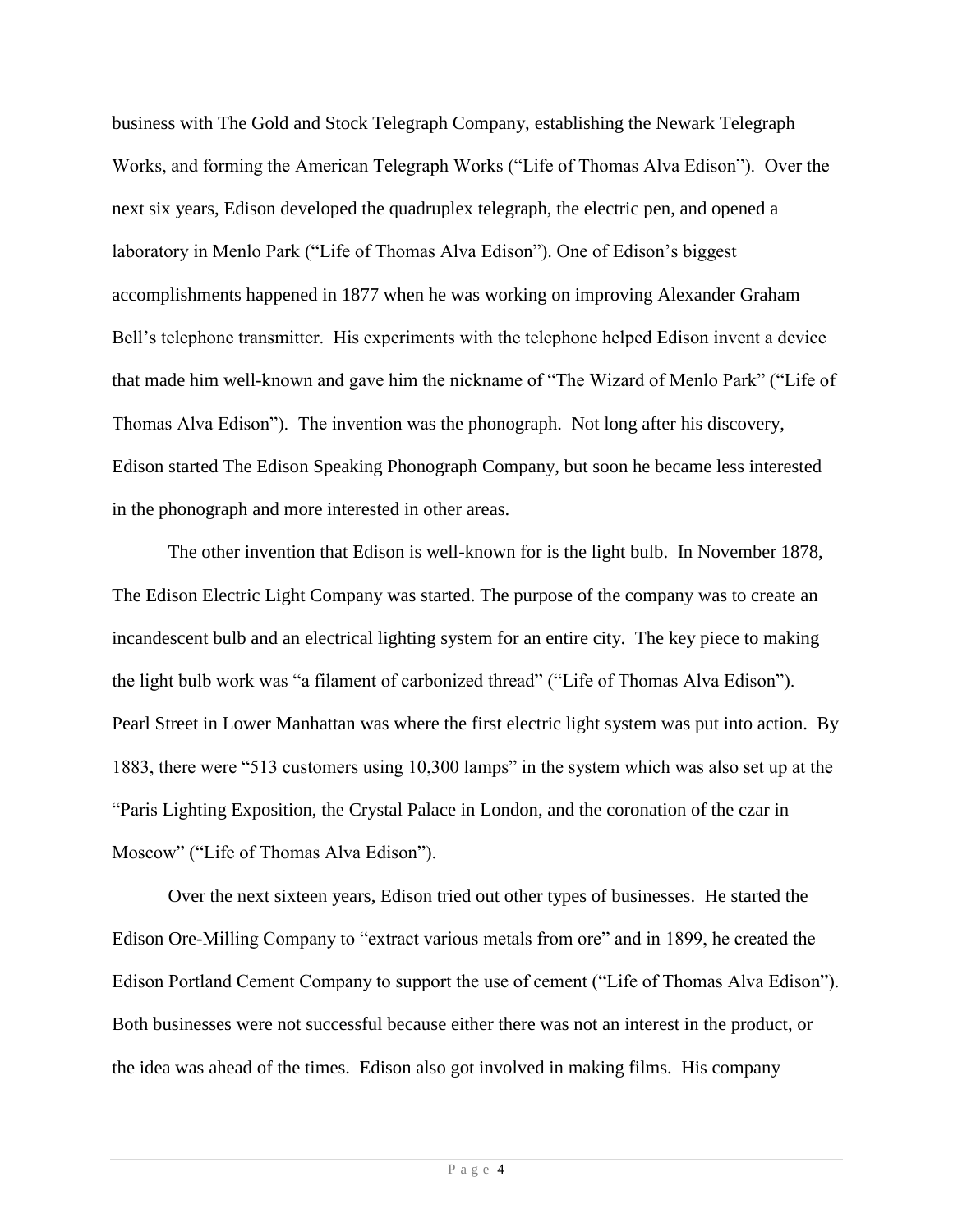received patents for a motion picture camera, called the Kinetograph, and a motion picture peephole viewer called a Kinetoscope. In April 1896, Edison introduced a revamped projector for showing movies and renamed it Vitascope. ("Life of Thomas Alva Edison").

Many people think that Thomas Edison was much older than Nikola Tesla, but actually Tesla was born on July 10, 1856, which makes him only nine years younger than Edison. Wanting to learn, he begged his father to let him go to Graz, Austria to study at Polytechnic Institute after he finished high school in Germany in 1874 ("Nikola Tesla"). Tesla received a scholarship that let him go to college, and he had great grades because he never missed a class his first year ("College Years"). The next year, he heard a lesson on electrical engineering and saw a "dynamo operating as a motor" (*MIT*). That is when he got his idea for the alternating current motor that didn't use commutators or brushes. By the third year, he was overworking himself causing many severe health issues (Tesla). This led to him losing his scholarship and leaving Graz to finish his education at the University of Prague in 1880. While living in Prague, Tesla had his first job working as an assistant engineer (*MIT*). With his sensitive hearing at "over thirteen times more" than other people's hearing, he went to Budapest in 1881 to work as an engineer where he invented a sound amplification device for the telephone (Tesla). It was in Budapest, in 1882, that Tesla came up with the idea for a "rotating magnetic field that uses multiphase currents producing it" and moved to Paris to work for Continental Edison Company (*MIT*). While working there, he made improvements to "Edison's dynamo-electric machines and his making of a voltage regulator," helped start up a new electric power plant, and constructed his first model of the induction motor (*MIT*).

It is also during this time that Nikola Tesla is introduced to Thomas Edison. While working for Continental Edison Company, his employer, Charles Batchelor, writes to Thomas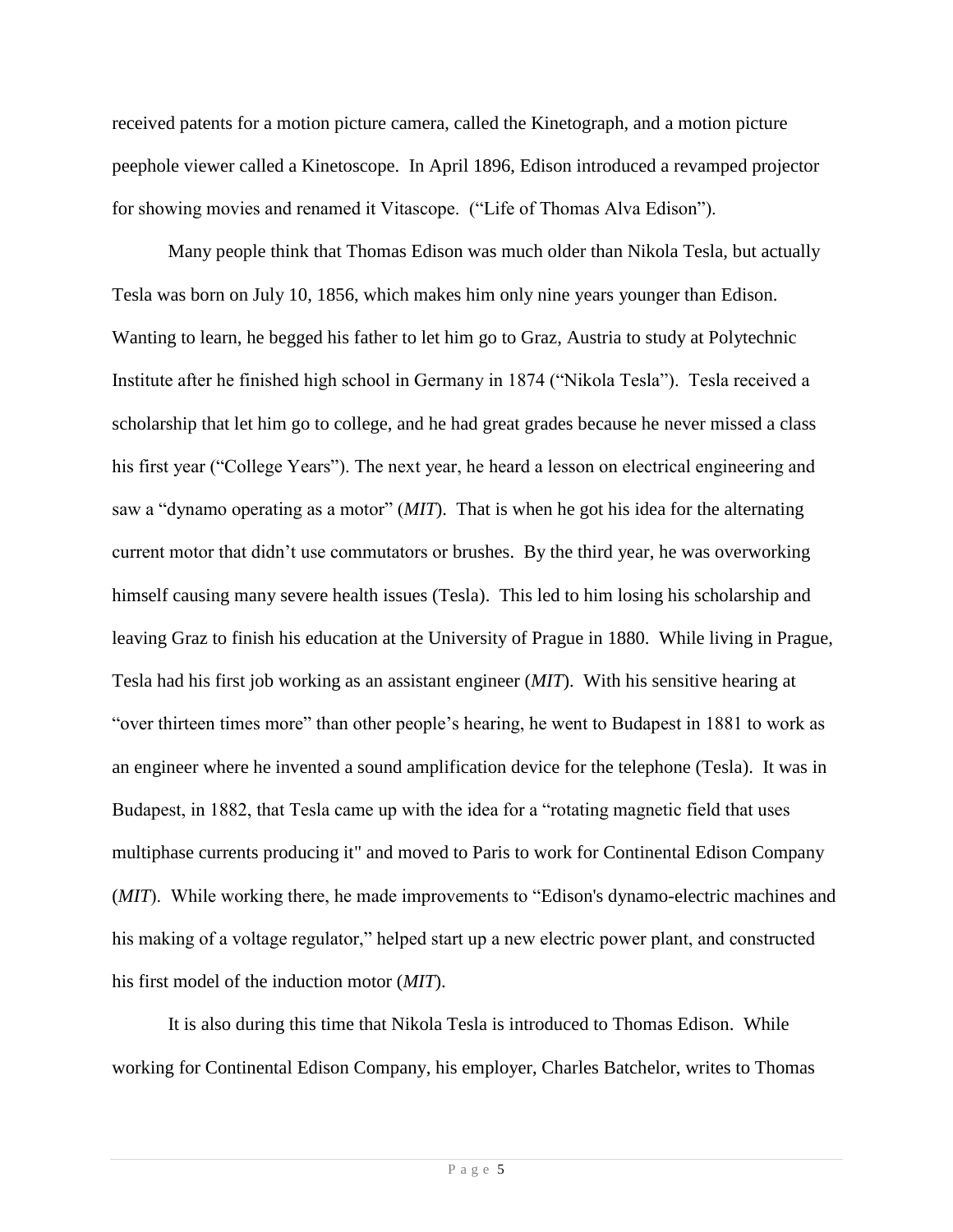Edison a recommendation letter stating, "I know two great men and you are one of them; the other is this young man" ("Nikola Tesla Timeline"). On June 6, 1884, Tesla travels to America to begin working for Edison Machine Works dealing with "simple electrical engineering" ("Nikola Tesla Timeline"). Tesla recalls the meeting with Edison as "a memorable event in my life. I was amazed at this wonderful man who, without early advantages and scientific training, had accomplished so much. Within a few weeks I had won Edison's confidence" (Tesla)*.* When working for Edison, Tesla was given the task to resign the company's direct current generators with the promise of "fifty thousand dollars on the completion of [the] task. Tesla states that he "designed twenty-four different types of standard machines with short cores and uniform pattern, which replaced the old ones" (Tesla)*.* When he finished the job, Edison refused to pay Tesla the bonus saying, "When you become a full-fledged American, you will appreciate an American joke" ("Nikola Tesla Timeline"). Tesla was in shock and quit immediately working for Edison.

The Current Wars was given this name because of the conflict that happened between Thomas Edison and Nikola Tesla. Shortly after Tesla quit working for Edison, he started a job in New York City digging ditches for power lines. Not long after, American investor George Westinghouse teamed up with Tesla to work on an AC current system (Raphael). Tesla was building generators that used his idea of the alternating current model. "With Tesla's design he could use a transformer to increase the voltage and transmit it over very long distances" (Munson). During this same time Edison was using generators to produce DC power. With Edison's model, a power plant or boosting station would need to be built every one to two miles (Raphael). Eventually the two men and their ways of creating power crossed paths creating conflict. Both men placed a bid to light up the 1893 World's Fair. Ultimately Westinghouse and Tesla won the bid, and they were going to use electricity and light bulbs to light up the worlds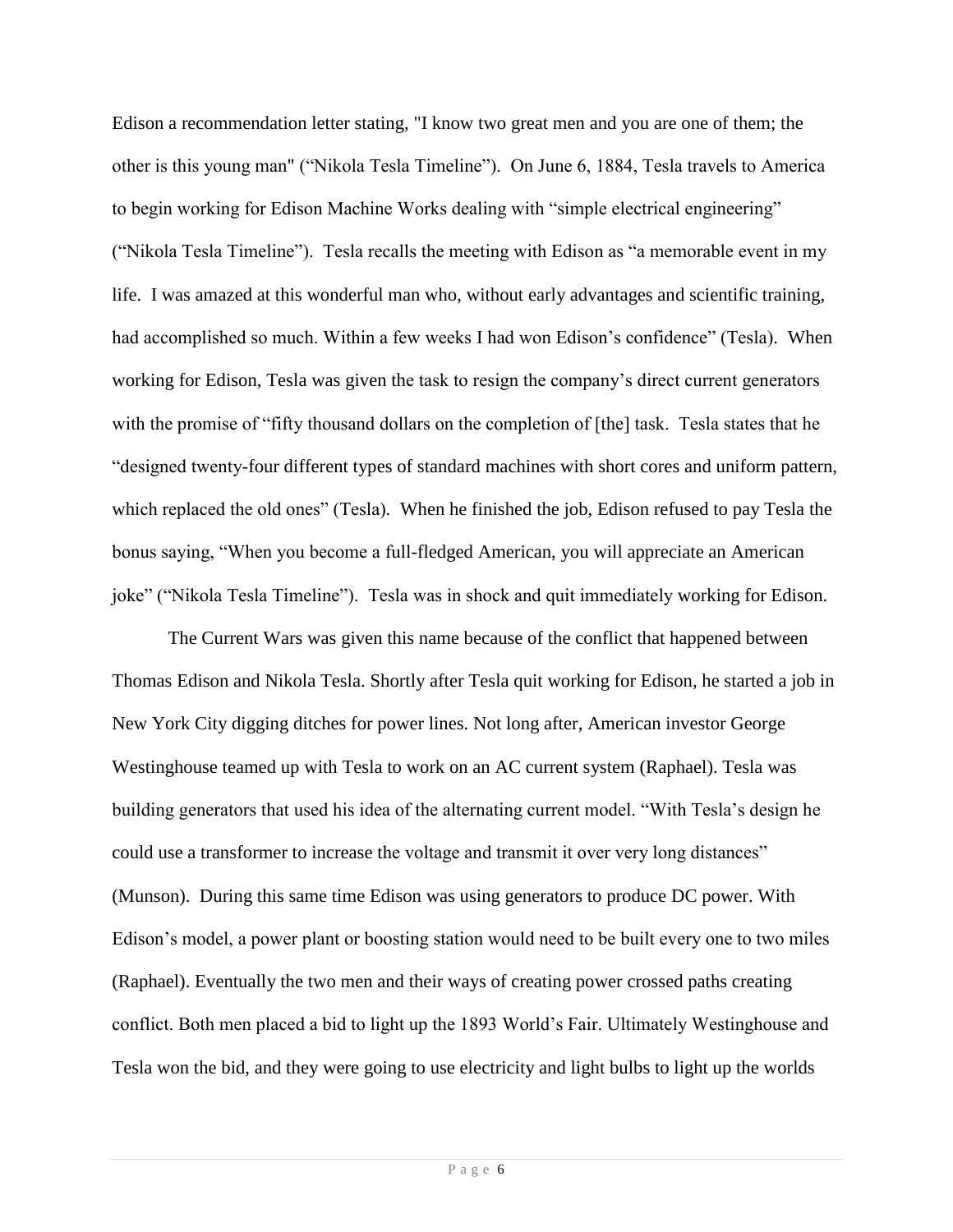fair. Because they won the bid Edison refused to let them use his light bulbs on the projects (Raphael). Tesla and Westinghouse were then required to create their own light bulbs. Around this time Edison was traveling across the United States giving demonstrations of the dangers of AC current. He would electrocute stray dogs and cats to show his point. He even electrocuted an elephant named Topsy. Another invention from Edison that was used to show the danger of AC power was the electric chair. A man who committed a crime and was given the death penalty was place into the electric chair. The chair was turned on and the man did not die right away. It took many times for the man to finally die by electrocution (Raphael). Eventually Edison moved on from the war, and AC power became the popular choice due to it being cheaper than DC power.

Thomas Edison and Nikola Tesla have many great accomplishments between them. Edison is credited with many inventions including the Light Bulb, Automatic Telegraph, carbon Telephone Transmitter, Phonograph, Kinetoscope (Movie Camera and Viewer), the Alkaline Storage Battery, and many more. Tesla was nicknamed "The man who invented the 20th century" (Cawthorne 47). He is credited with AC Power (alternating current), Contributions in radio technology, Wireless electricity, First hydro-electric power plant, polyphase alternating current induction motor, and the fluorescent light bulb. Edison has over 1,000 patents and Tesla has over 300 ("Thomas A. Edison Papers"). Both men's creations and improvements have made our lifestyles better today.

When deciding which inventor was better, it is not a simple answer. There are many different things a person could look at to make this decision. For example, Edison has over 1,000 patents while Tesla has just over 300. Edison would appear to win the war of patents. When looking at both men's achievements, many of Edison's inventions do not have a major priority in our lives today. There is not really a need for phonographs or automatic telegraphs while the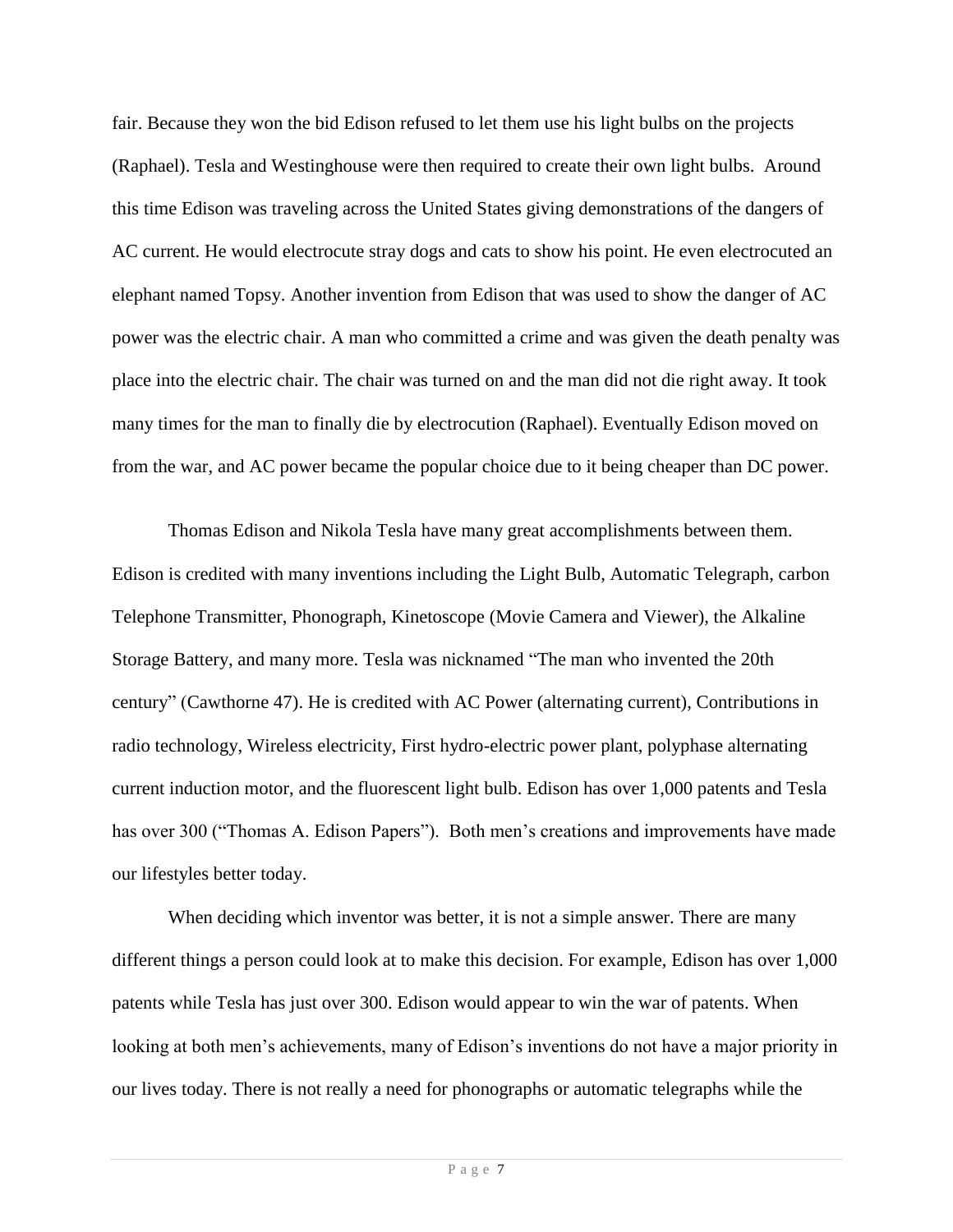incandescent light bulb is becoming less used because of efficient types of bulbs. Tesla's accomplishments have an everlasting benefit to our lives such as the AC power grid, wireless technologies, hydro-power plants, and more energy efficient lighting such as neon and fluorescent. Tesla would seem to win the war of lasting accomplishments. Looking at The Current Wars history and today's power grid, they both show us that Tesla would be the winner over Edison in that category. In the area of business, Edison had started many successful businesses in his lifetime. These businesses made a lot of money and gave many people jobs. Even Edison's name is well-known throughout most of America while Tesla has only become popular and in recent history so Edison would win for recognition. The answer to the question of which inventor was better is a difficult one to decide. Many would say it is a tie. In making my final decision, I decided to choose Nikola Tesla as the winner. My reasoning for this decision came down to two things. First, he was very passionate and focused on his creations while Edison did not maintain a very long interest in his new inventions. Second, Edison did not pay Tesla the money he promised him for the work that was completed. Since Tesla did not cheat people out of what he promised and had some sense of ethics and morals, my vote goes to Tesla based upon those two criteria.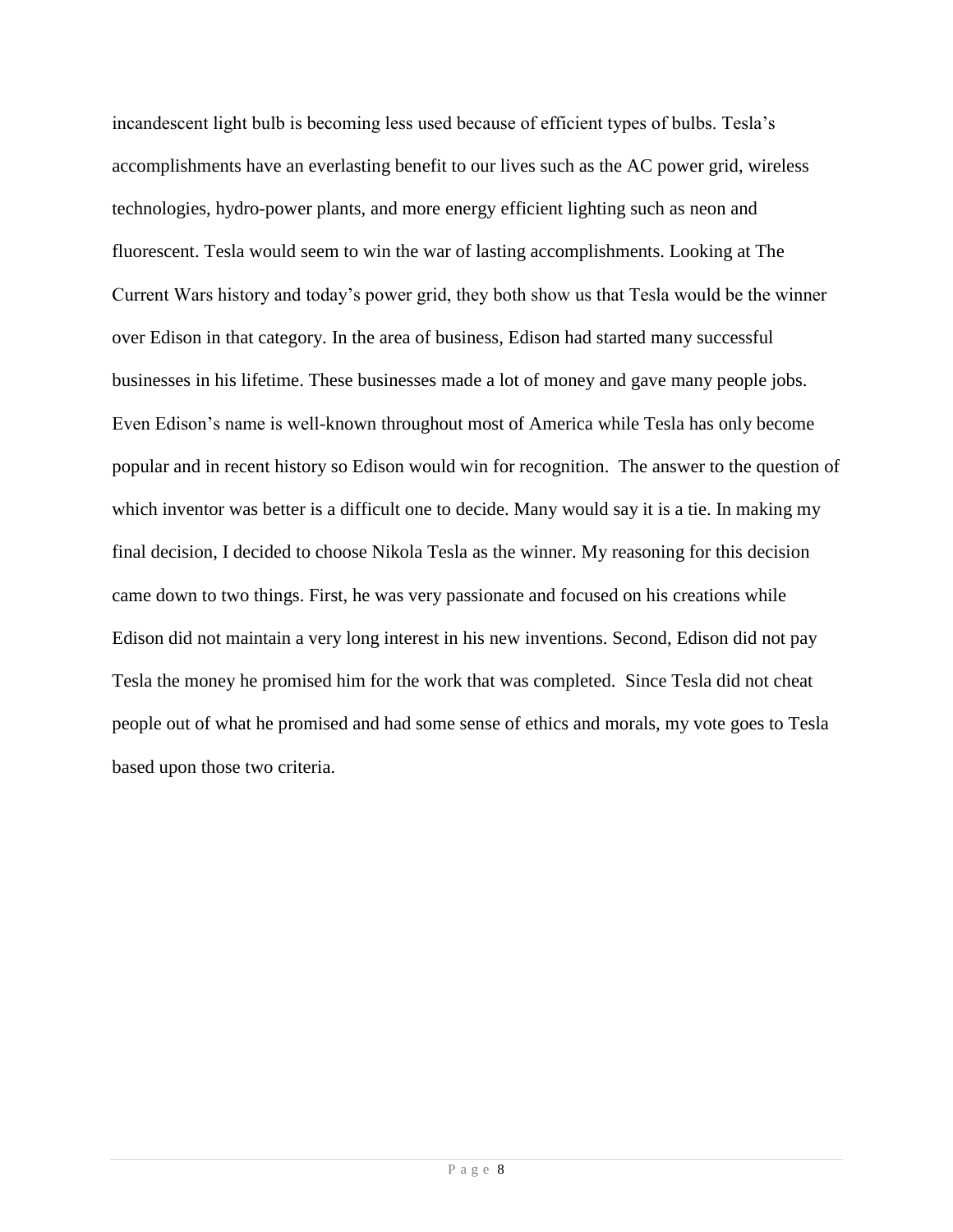## **Primary Sources**

"College Years." *Tesla Science Center at Wardenclyffe*, 27 Nov. 2020, [https://teslasciencecenter.org/pivotalmoments/college-years/.](https://teslasciencecenter.org/pivotalmoments/college-years/)

This site highlights who Nikola Tesla was and his role in creating Wardenclyffe.

"Edison Biography." *National Parks Service*, U.S. Department of the Interior, [https://www.nps.gov/edis/learn/historyculture/edison-biography.htm.](https://www.nps.gov/edis/learn/historyculture/edison-biography.htm) This site by the National Park Service in New Jersey highlights Thomas Edison's life biography from his youth till his death.

"Life of Thomas Alva Edison: Biography: Articles and Essays: Inventing Entertainment: The Early Motion Pictures and Sound Recordings of the Edison Companies: Digital Collections: Library of Congress." *The Library of Congress*, [https://www.loc.gov/collections/edison-company-motion-pictures-and-sound](https://www.loc.gov/collections/edison-company-motion-pictures-and-sound-recordings/articles-and-essays/biography/life-of-thomas-alva-edison/)[recordings/articles-and-essays/biography/life-of-thomas-alva-edison/.](https://www.loc.gov/collections/edison-company-motion-pictures-and-sound-recordings/articles-and-essays/biography/life-of-thomas-alva-edison/) This site of the Library of Congress outlines Edison's life staring with his youth till his last invention and death.

Tesla, Nikola. "The Autobiography of Nikola Tesla - Mcnabb." *Michael McNabb*, https://www.mcnabb.com/music/tesla/bio.pdf.

The text is an autobiography written by Nikola Tesla that tells about his time in his early life, in college, working for Edison, and Westinghouse.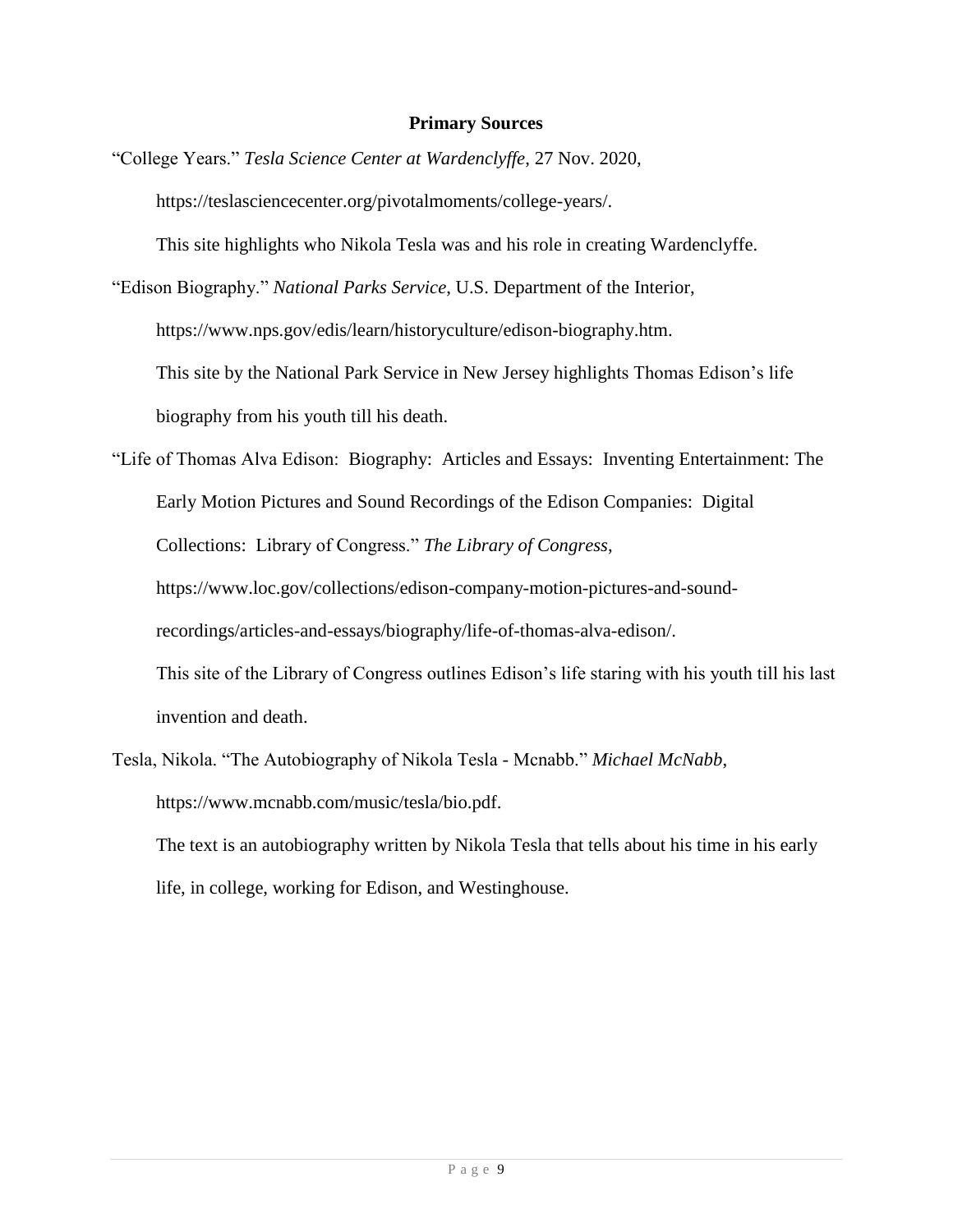## **Other Sources**

- Cawthorne, Nigel. *Tesla: The Life and Times of an Electric Messiah*. Chartwell Books, 2014. This book outlines Tesla's early years, his inventions, his struggles with Edison while working with him and afterwards, his time working with Westinghouse, and his death.
- Cawthorne, Nigel. *Tesla vs Edison - The Life-Long Feud That Electrified the World*. Crestline Books, 2017.

This book looks at the lives, inventions, and rivalry of Nikola Tesla and Thomas Edison along with graphics of the men, their inventions, locations that they lived and worked in, and newsprint from their Current War.

Harvey, Steve. "Name Someone Who's Known for Inventing Something." *Family Feud*, Familyfeudfriends.com, 28 May 2021,

https://www.familyfeudfriends.com/questions/name-someone-who-s-known-for-inventingsomething.html.

This show has guests guess what the top answers are out of 100 people surveyed for various questions.

"High Voltage: Suicide Missions." A & E Television Networks, 1999. This video explains the life of Nikola Tesla and Thomas Edison and their time working together and as rivals for AC and DC.

*MIT*, [https://web.mit.edu/most/Public/Tesla1/etradict2.htm.](https://web.mit.edu/most/Public/Tesla1/etradict2.htm)

This site gives a brief overview in a timeline form of Nikola Tesla's life, college years, early employment, battle with Edison, and later inventions and patents.